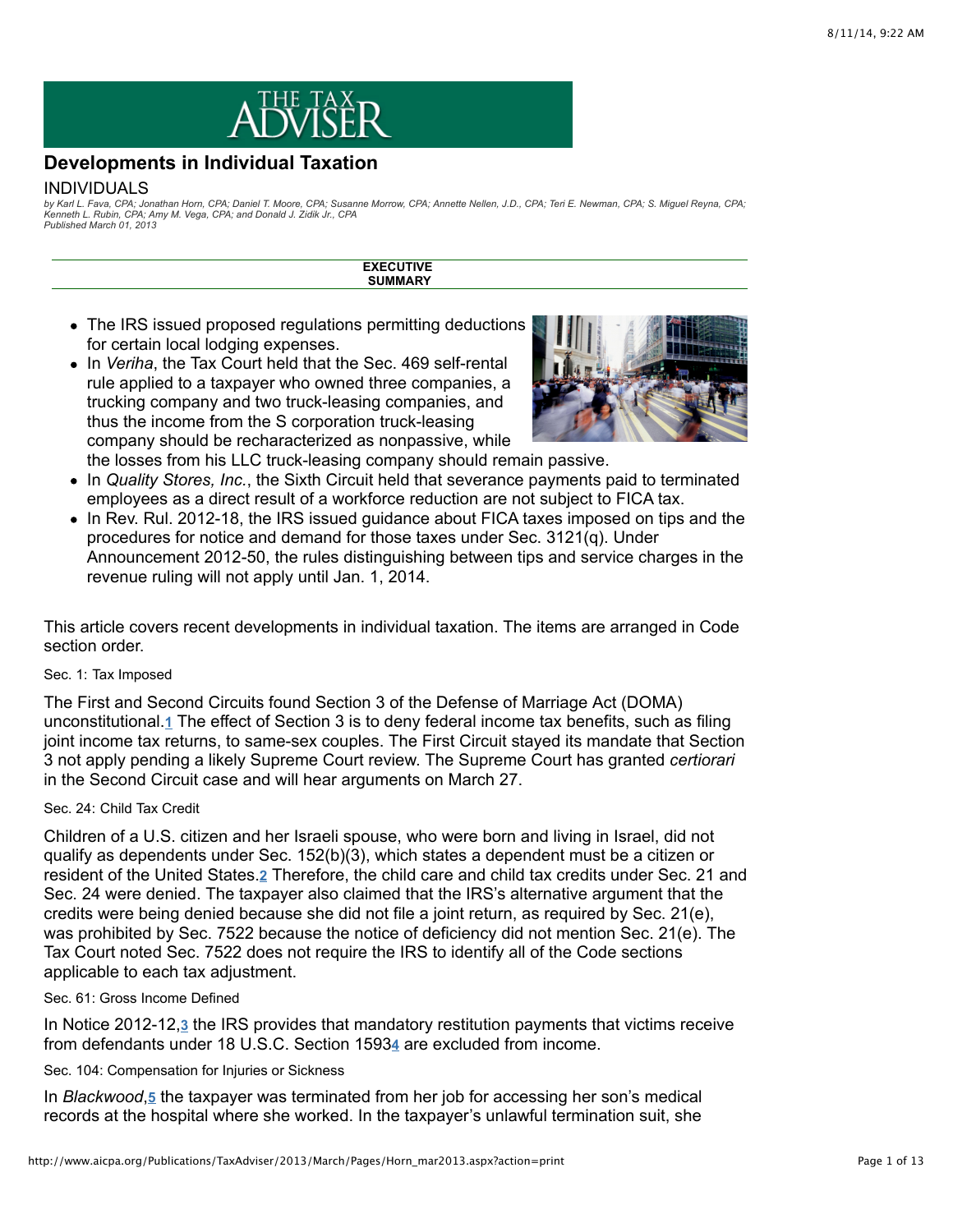indicated she suffered from a relapse of depression symptoms. The taxpayer received \$100,000 and a Form 1099-MISC, *Miscellaneous Income*, reporting the payment, but the taxpayer did not report it on her tax return because she believed it was excludable under Sec. 104.

The Tax Court held for the IRS that the damages were not excludable under Sec. 104(a)(2) even though the underlying action was based on a tort or tort-type right. The taxpayer was unable to show she received damages for physical injuries. A letter from her doctor did not note any physical symptoms. The flush language of Sec. 104(a) also did not help the taxpayer's case because it states that "emotional distress shall not be treated as a physical injury or physical sickness." She was also unable to benefit from Sec. 104(a) because she did not show that she used any of the damages for medical care for emotional distress.

#### Sec. 107: Rental Value of Parsonages

The Supreme Court declined to hear the taxpayer's appeal in *Driscoll[.](http://www.aicpa.org/Publications/TaxAdviser/2013/March/Pages/Horn_mar2013.aspx?action=print#fn_6)* 6 This case involved how the word "a" in the Sec. 107 exclusion from gross income for the rental value of a parsonage should be interpreted when used in the phrase "a home." Does that mean one home or could it mean two homes? The Tax Court held for the taxpayer, noting that "a home" could have a plural meaning. On appeal, the Eleventh Circuit held for the IRS, noting that "home" has a singular meaning and that income exclusions should be construed narrowly.

## Sec. 108: Income From Discharge of Indebtedness

In a case decided by the Tax Court, the taxpayers did not qualify to exclude income from discharged credit card debt under the exclusion for insolvency in Sec. 108(a)(1)(B) due to a lack of credible evidence presented regarding the fair market value (FMV) of their assets immediately before the discharge.<sub>Z</sub> The evidence they submitted was insufficient to establish FMV for federal tax purposes because the documents (tax bills and loan documents) did not describe the property or explain the methodology used to determine the value, and their testimony regarding comparable sales was uncorroborated and was not based on contemporaneous sales.

Rev. Rul. 2012-1[4](http://www.aicpa.org/Publications/TaxAdviser/2013/March/Pages/Horn_mar2013.aspx?action=print#fn_8)<sup>g</sup> amplifies Rev. Rul. 92-53<sup>g</sup> and explains how partners treat a partnership's discharged excess nonrecourse debt in measuring insolvency under Sec. 108(d)(3). To the extent discharged excess nonrecourse debt generates cancellation of debt (COD) income that is allocated under Sec. 704(b) and its regulations, each partner treats its part of the discharged excess nonrecourse debt related to the COD income as a liability in measuring insolvency under Sec. 108(d).

InLetter Ruling 201228023,10 the IRS found that a parent corporation's bankruptcy plan was considered a liquidation plan for tax purposes. None of the debtors will recognize COD income with respect to any of the allowed claims until all distributions are made or if the bankruptcy plan ceases to be a liquidation plan.

## Sec. 162: Trade or Business Expenses

After the IRS denied a taxpayer's deduction for moving expenses, the taxpayer agreed but thentried a uniquely different approach in Tax Court.<sup>11</sup> He tried to claim meals, lodging, and lease cancellation fees as business expenses related to his employment as a restaurant chef. The IRS and the court both agreed that he had changed his tax home when he moved himself and his family and therefore no deduction was allowed.

The IRS issued proposed regulations<u>[12](http://www.aicpa.org/Publications/TaxAdviser/2013/March/Pages/Horn_mar2013.aspx?action=print#fn_12)</u> that would allow a deduction under Sec. 162 for certain local lodging expenses incurred by employers or their employees. The deduction would be allowed under a facts-and-circumstances test. One factor considered in the test is whether the expense is incurred to satisfy a bona fide requirement imposed by the employer. In addition, the regulations contain a safe harbor allowing the deduction in the following circumstances: (1) The lodging is necessary for the person to fully participate or be available for a bona fide business function; (2) it does not exceed five calendar days or occur more frequently than once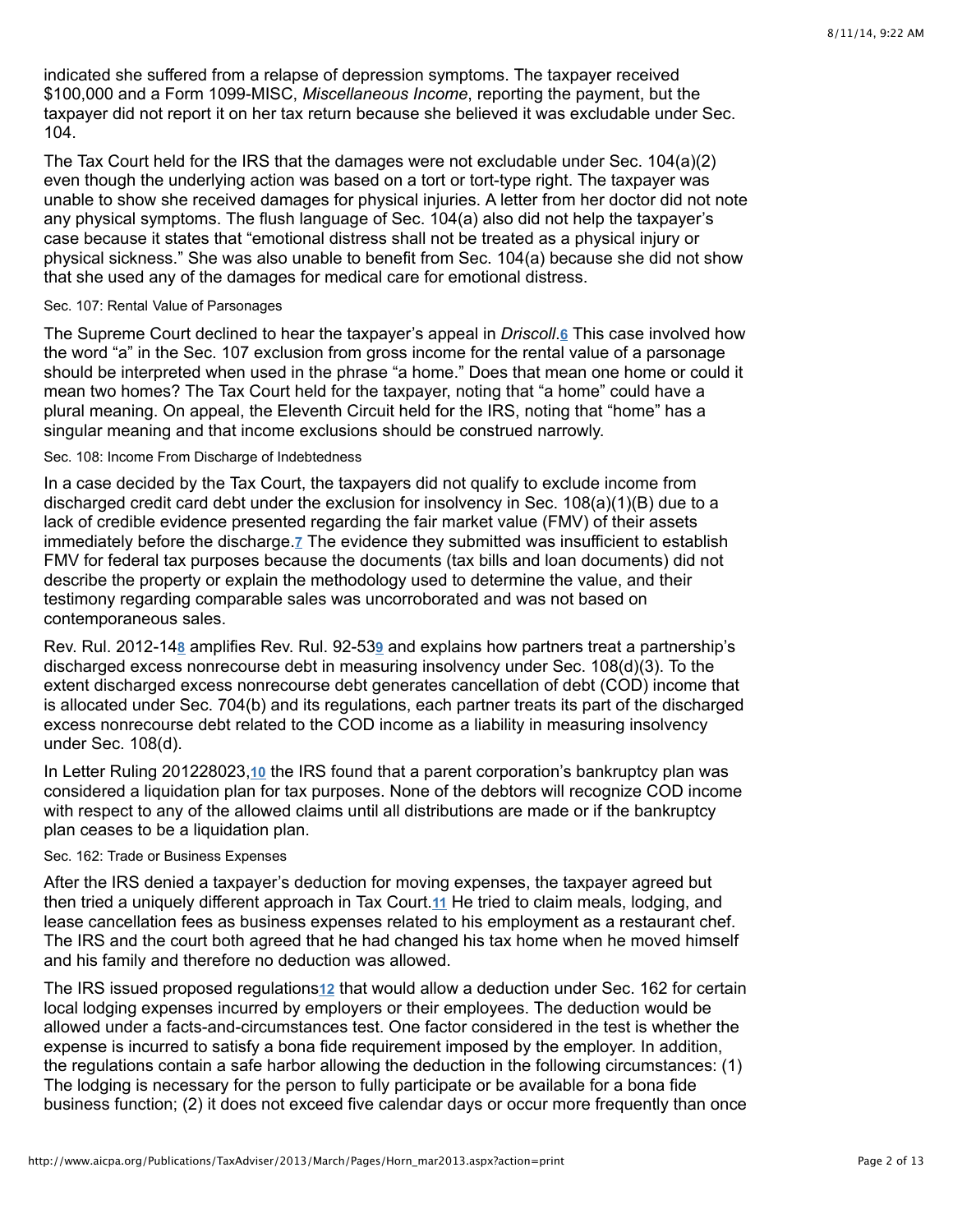a quarter; (3) the individual is an employee, and his or her employer requires him or her to remain at the function overnight; and (4) the lodging is not lavish or extravagant and provides no significant personal pleasure or benefit. A simplified version of these rules was already in effectunder Notice 2007-4713 (which was made obsolete by these regulations).

DeLima<sup>[14](http://www.aicpa.org/Publications/TaxAdviser/2013/March/Pages/Horn_mar2013.aspx?action=print#fn_14)</sup> could be used as a teaching tool for all the ways taxpayers can fail to substantiate their Schedule C, *Profit or Loss From Business*, trade or business expenses. The court went through a top 10 list of problems with the claimed expenses including:

- Failure to provide credible evidence on the relative amount of business vs. personal use of her vehicles;
- Failure to establish a business purpose for various expenses, including insurance costs, furniture rental, or lawn maintenance;
- Failure to provide receipts or other proof of equipment purchases and rentals;
- Admitting that her rented home and apartment were entirely mixed personal/business use; and
- Failure to meet the strict substantiation requirements of Sec. 274(d) for travel and entertainment or listed property expenses.

In addition, the taxpayer tried to claim that the IRS examination was barred by statute, even though she had signed a Form 872, *Consent to Extend the Time to Assess Tax*. This argument and her claim that she had signed the Form 872 under false pretenses were not raised until after the actual trial, and the court rejected them both.

## Sec. 163: Interest

In Abarca[,](http://www.aicpa.org/Publications/TaxAdviser/2013/March/Pages/Horn_mar2013.aspx?action=print#fn_15) 15 the petitioner claimed mortgage interest expense deductions for various rental properties on Schedule E, *Supplemental Income and Loss*, some of which were purportedly owned in partnership with others. The petitioner was neither named as the borrower for any of the mortgages on these properties nor was he able to prove he was the properties' legal or equitable owner. In addition, it was unclear whether the properties had been contributed to the various partnerships. It was also apparent that the partnership form was not respected as the petitioner reported the properties as if he owned them individually. In addition, the petitioner was unable to prove that he personally paid all of the interest that he claimed. The petitioner was denied the deductions for any of the mortgage interest claimed on Schedule E for the subject properties.

The Tax Court held in Chrush[16](http://www.aicpa.org/Publications/TaxAdviser/2013/March/Pages/Horn_mar2013.aspx?action=print#fn_16) that the petitioner failed to substantiate payments of mortgage interest on Form 1098, *Mortgage Interest Statement*, and home mortgage interest not reported on Form 1098. The petitioner co-owned the house with a close friend, but the amount reported on the Form 1098 issued to them was far lower than the deduction the petitioner claimed on his tax return, and no bank statements, canceled checks, or other evidence was produced to substantiate that he paid the claimed interest that was not reported on the Form 1098. In addition, the petitioner was unable to prove that he, and not his co-borrower, paid the interest reported on the Form 1098.

# Sec. 165: Losses

In Chief Counsel Advice (CCA) 201213022,17 an indirect investment in a Ponzi scheme was found to constitute a theft loss under Sec. 165, even though the taxpayer had not invested directly with the organizer (perpetrator) of the Ponzi scheme. The IRS noted that the "[p]erpetrator intended to appropriate Taxpayers' property from Taxpayers."

In Ambrose[,](http://www.aicpa.org/Publications/TaxAdviser/2013/March/Pages/Horn_mar2013.aspx?action=print#fn_18) 18 the taxpayers suffered a loss due to a fire in their home. The damage was repaired by their insurance company, but the following month their home was destroyed by another fire. Insurance claims were filed, but a dispute arose over whether the damage was covered. The taxpayers amended their return to claim a casualty loss deduction, and the IRS denied the loss for failure to file an insurance claim under Sec. 165(h). Although the homeowners had filed a claim within four hours of the fire, they did not timely submit proof of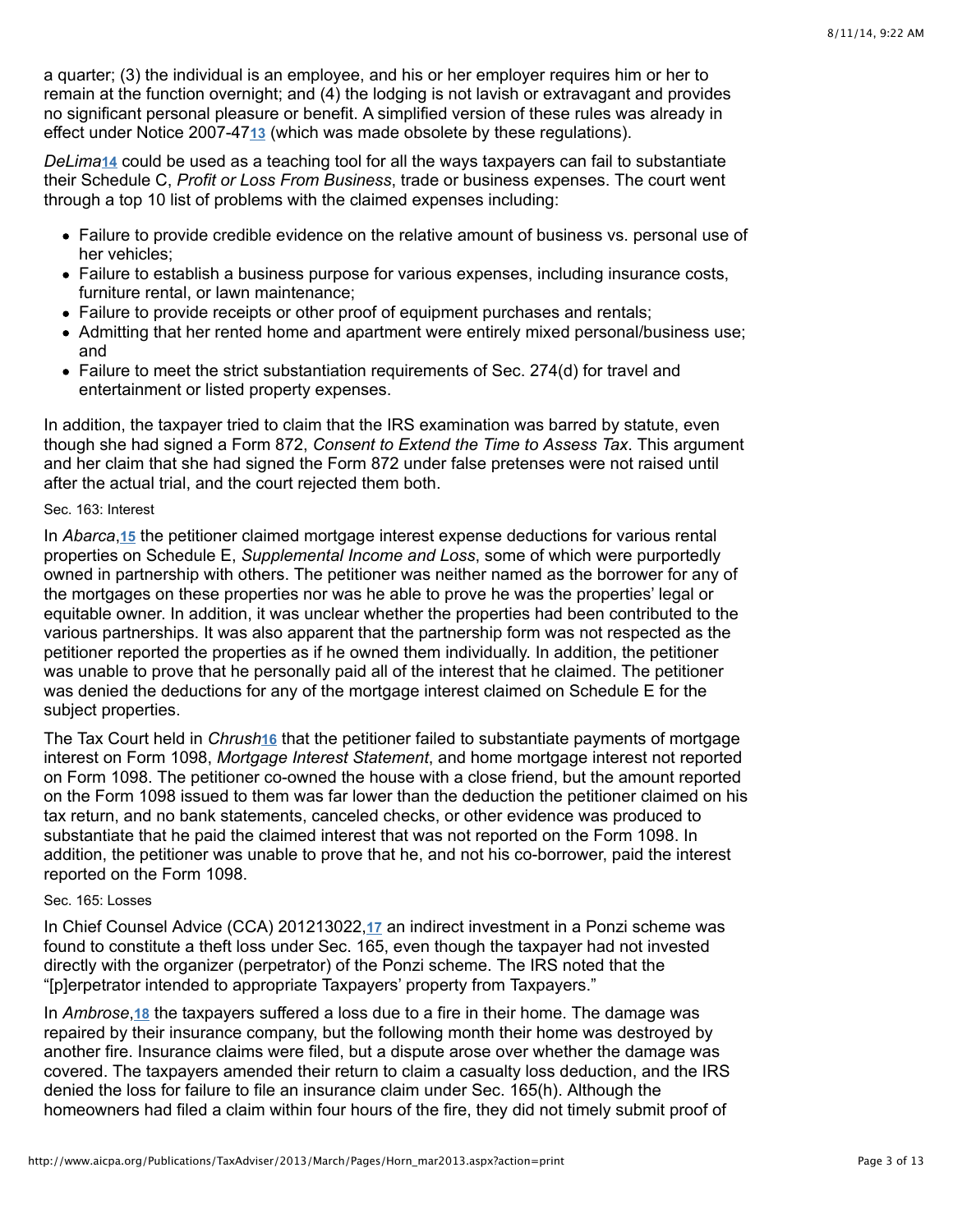loss to the insurance company. The court held that the taxpayers were within the statute because they had filed a "claim." This case includes extensive background on the origin of the "file a claim" requirement of Sec. 165(h).

InLetter Ruling 201240007,19 a taxpayer was charged with insurance fraud and settled a suit with the insurance company by making payments to the company. The taxpayer was also charged under state law and entered into a plea agreement that called for restitution payments. The IRS determined that both of the payments qualified as restitution, which is deductible under Sec. 165(c)(2), as long as the income had been included in the taxpayer's gross income in prior years and he received no contribution from any other party.

### Sec. 170: Charitable, Etc., Contributions and Gifts

In *Bentley*, 20 a lawyer tried to deduct his charitable contributions on Schedule C rather than Schedule A, *Itemized Deductions*. At trial, he refused to testify regarding the claimed donations, instead choosing to "rest on the administrative file." Not surprisingly, the court concluded that the deductions were not an ordinary and necessary business expense. Since his itemized deductions, even with the additional charitable contributions allowed on Schedule A, were below the standard deduction, the assessed deficiency was upheld. Somewhat surprisingly, though, the court used its discretion to refuse to impose a sanction under Sec. 6673 (penalty imposed on a taxpayer who instituted a proceeding primarily for delay or whose position is frivolous or groundless), requested by the IRS.

An IRS tax compliance officer was found to have claimed dependency exemptions, medical expenses, and charitable contributions to which she was not entitled[.](http://www.aicpa.org/Publications/TaxAdviser/2013/March/Pages/Horn_mar2013.aspx?action=print#fn_21)21 The court also imposed a civil fraud penalty against her. Among those whose testimony contradicted the taxpayer's claim to be unaware of the documentation and other requirements were her husband, her supervisor, and representatives of seven charities to which she had claimed she made contributions. Receipts were found to be "doctored" and her testimony to be inconsistent and implausible.

The adage to "read the instructions" was shown to be vital in *Mohamed.* 22 The court denied a charitable contribution of more than \$18 million because the taxpayers failed to get an independent appraisal, attach the proper information to their Form 8283, *Noncash Charitable Contributions*, or obtain the proper documentation before their return was due. The taxpayers attempted to challenge the validity of the regulations as being arbitrary and capricious, and argued that they substantially complied with them. The court ruled against all their arguments. The final paragraph of the ruling is worth reading in its entirety:

We recognize that this result is harsh—a complete denial of charitable deductions to a couple that did not overvalue, and may well have *undervalued*, their contributions—all reported on forms that even to the Court's eyes seemed likely to mislead someone who didn't read the instructions. But the problems of misvalued property are so great that Congress was quite specific about what the charitably inclined have to do to defend their deductions, and we cannot in a single sympathetic case undermine those rules.

Conservation easement cases continue to occupy a large amount of time at the Tax Court. In a number of these cases, the appraisers relied on an article written by Mark Primoli of the IRS, "Façade Easement Contributions," which indicated that the IRS generally recognized that donation of a façade easement resulted in a loss in value of 10% to 15%. The article has since been revised to omit that statement. In Scheidelman[,](http://www.aicpa.org/Publications/TaxAdviser/2013/March/Pages/Horn_mar2013.aspx?action=print#fn_23) 23 the Second Circuit overturned the Tax Court's rejection of an appraisal that relied on this article and another Tax Court case. (For more on façade easements, see Durant, "First Circuit Breathes New Life Into Façade Easement Deductions," on p. 154.)

TheTenth Circuit upheld the Tax Court's ruling in *Trout Ranch LLC*, 24 saying that the court had used proper discretion in incorporating post-valuation data into its analysis. The appeals panel noted that the Tax Court had been mindful of the risks involved and had given the greatest weight to sales that occurred within a year of granting the conservation easement.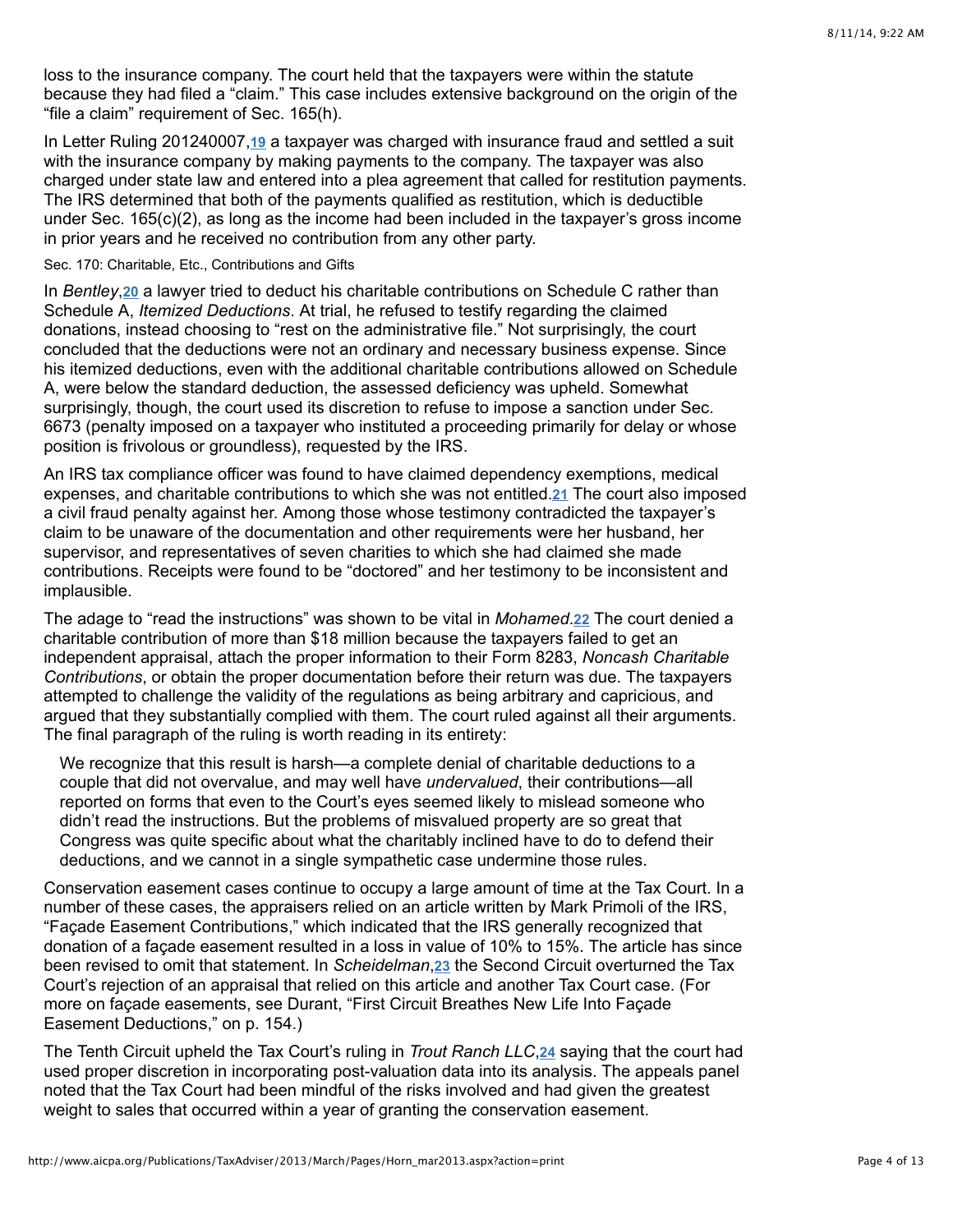#### Sec. 179: Election to Expense Certain Depreciable Business Assets

In CCA 201234024,25 IRS Chief Counsel determined that costs associated with placing a vineyard in service, including prior-year capital expenditures, could be expensed under Sec. 179. In doing so, the IRS declared that Rev. Rul. 67-5126 no longer applied to Sec. 179. The ruling hinged on the fact that "the definition of §179 property has significantly changed" under the 1986 version of the Code.

#### Sec. 183: Activities Not Engaged in for Profit

In Parks,<sup>27</sup> the Tax Court awarded a rare win to a taxpayer on the question of whether an activity was a trade or business or a hobby when the taxpayer had an extensive history of losses. The taxpayer was a teacher and athletic coach who did private track coaching, for which he had incurred losses, sometimes substantial, in every year from 2003 through 2010. The IRS audited his 2006 through 2008 returns, reclassified his activity as a hobby, and moved his expense deductions from Schedule C to Schedule A while limiting the deductions to the amount of his income. In analyzing the case, the Tax Court used its nine-factor analysis; while the two profit factors weighed against the taxpayer, five of the remaining seven factors were favorable (the other two were neutral). (It is worth noting that one of Parks's trainees was Ryan Bailey, who finished fifth in the 100 meters at the 2012 Summer Olympics.)

## Sec. 212: Expenses for Production of Income

In a Tax Court case, the taxpayer invested cash equal to 25% of the total capital of the joint venture he had entered into with a Chinese food production plant.28 After the plant had serious financial difficulties, the plant recapitalized under Chinese law, requiring additional payments of 200,000 yuan from the taxpayer, which the taxpayer's sister in China paid. On his jointly filed 2007 and 2008 federal income tax returns, the taxpayer attached Schedule C, *Profit or Loss From Business*, for the proprietorship and deducted a debt expense of \$27,070.30 and \$29,099.80 for 2007 and 2008, respectively. The IRS issued a notice of deficiency and disallowed the claimed debt expenses. The Tax Court upheld the deficiency, finding that the taxpayer did not make any of the debt repayments, but instead claimed that payments his sister made on his behalf should be attributed to him, despite the lack of evidence of an agreement to repay his sister.

## Sec. 215: Alimony, Etc. Payments

In *Doolittle*, alimony deductions were disallowed for a husband for amounts that were paid to the wife by a qualified trust under a qualified domestic relations order[.](http://www.aicpa.org/Publications/TaxAdviser/2013/March/Pages/Horn_mar2013.aspx?action=print#fn_29)<sup>29</sup> In 2008, the petitioner, who had been paying monthly alimony for a number of years after his divorce, entered into a new agreement to pay his former wife \$52,000 from a securities account within 30 days. Under the agreement, the qualified trust was obligated to make the payments, not the petitioner himself. On his 2008 Form 1040, *U.S. Individual Income Tax Return*, the petitioner claimed a deduction for alimony of \$10,800, which was \$900 of monthly payments that were required to be paid to his former wife in 2008. Under Sec. 215, the alimony deduction is allowed only to individuals, and "not allowed to an estate, trust, corporation, or any other person who may pay the alimony obligation of such obligor spouse." Because the petitioner's obligation was paid by a trust, the petitioner was not entitled to claim the alimony deduction.

Alimony deductions were disallowed for a husband even though there was an oral understanding between the husband and his former wife about the alimony payments.<sup>30</sup> The petitioner and his wife had informally separated in 2004 and filed for divorce in 2008. During this time, the petitioner had paid \$2,605 per month to his former spouse and their child, which was not separated into spousal or child support payments. On Dec. 1, 2008, a judgment for the dissolution of the marriage provided that \$1,400 per month would be paid for alimony to the former spouse, until either party died. Before that time, the parties had a mutual understanding, but because it was not in writing until Dec. 1, 2008, the earlier payments could not be deducted. The court stated that this seemed unjust because the parties had already reached an understanding of the amounts, and that the agreement had already been approved by a court, but Congress had always required a written document.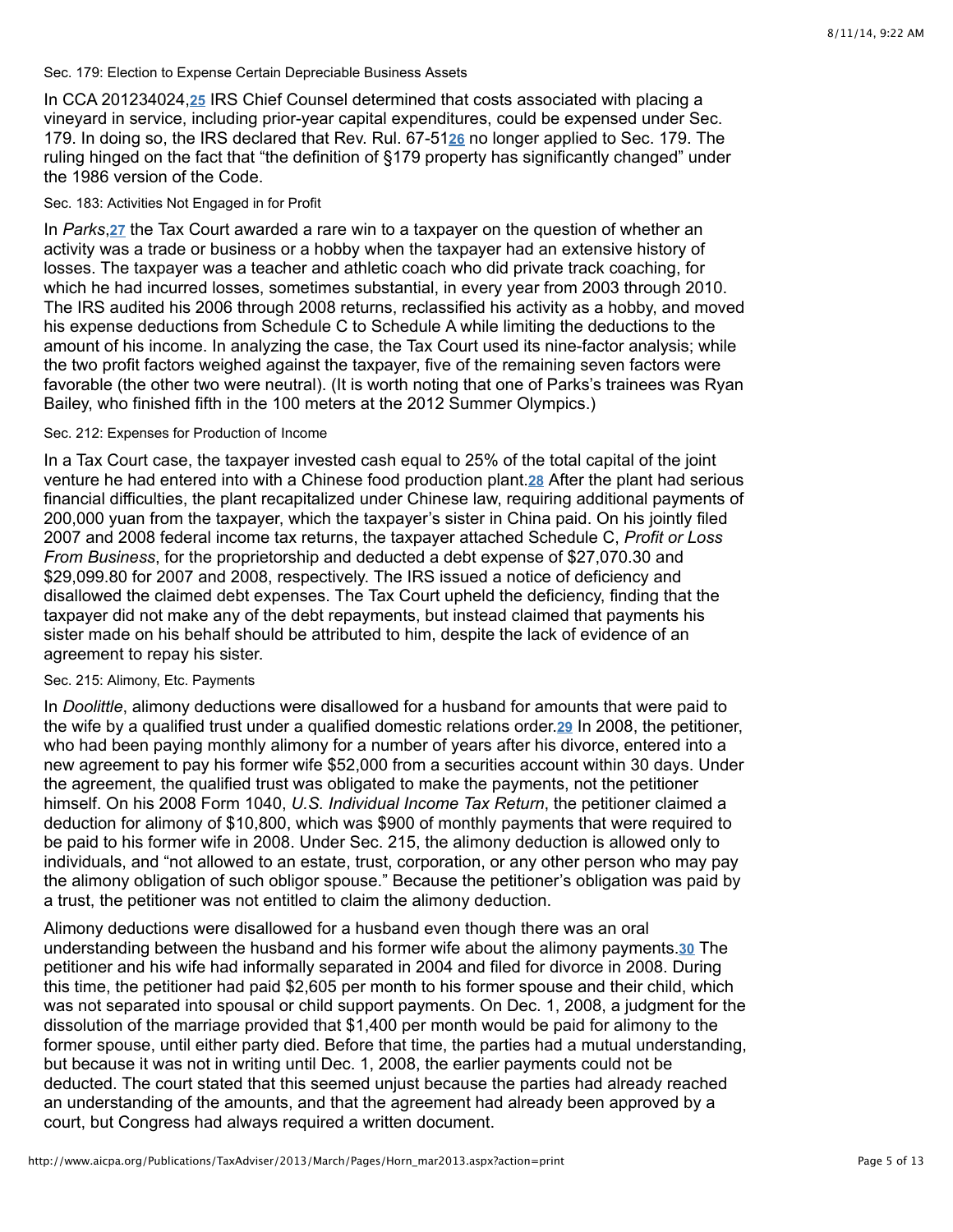Sec. 262: Personal, Living, and Family Expenses

A Tax Court case provides a great example of the methods the IRS uses to audit tax returns withSchedule C.31 The IRS used a combination of methods, including bank account analysis, to reconstruct income and examine the taxpayer's substantiation in the case of expenses. Tax Court Rule 142(a) states that deductions are a matter of legislative grace, and the taxpayer bears the burden of proving that he or she is entitled to any deduction or credit claimed. Additionally, the taxpayer must substantiate all expenses for which a deduction is claimed under Sec. 274(d) (travel expenses for meals and lodging while away from home). Under the Cohan<sub>[32](http://www.aicpa.org/Publications/TaxAdviser/2013/March/Pages/Horn_mar2013.aspx?action=print#fn_32)</sub> rule, estimates can be used for some expenses (although not for Sec. 274 expenses) if there is a basis for the estimation. In this case, however, several checks written to the owner of the company with notations in the memo section, such as "A/C Repair," were not otherwise substantiated and were therefore disallowed as personal expenses under Sec. 262.

**Practice tip:** With reports of increased Schedule C audits, this case provides a great example for explaining the audit process to a client.

In*Nolder*, 33 the taxpayer was an over-the-road truck driver who completed Form 2106, *Employee Business Expenses*, to deduct expenses he incurred while traveling. Several expenses were disallowed as personal under Sec. 262, including uniforms that were suitable for personal wear, ATM withdrawal fees, and identity theft insurance purchased due to concerns of identity theft while traveling to a town near Mexico (the driver frequently had to show identification). This case is also a good reminder to ask clients if a reimbursement plan for employee expenses is available to them. If a plan is available, employees cannot deduct the expenses even though they do not participate.

Sec. 269: Acquisition Made to Evade or Avoid Income Tax

The husband-and-wife owners of a group of McDonald's restaurants in Utah established two companies, an operating company and a management company, which they both owned equally.<sup>34</sup> The petitioners established a profit sharing plan for the benefit of the management company employees, which performed poorly. It was terminated by establishing an employee stock ownership plan (ESOP) in its place, which in turn owned 100% of the stock of the new management company, which elected to be an S corporation.

In 2002, the management company also created a nonqualified deferred compensation plan (NQDCP) for the benefit of senior officers and employees. The petitioners elected to participate in the NQDCP and deferred \$3.066 million over three years. Since a large portion of the management company's profit consisted of the deferred compensation, the money was unavailable for distribution to the ESOP. Even though the management company was profitable, the ESOP, which was the sole shareholder, was not taxed on this income. Due to the large amount of money the management company committed to pay the NQDCP, the stock of the management company had little value. This negatively affected the value of the rank-andfile employees' beneficial interest in the ESOP.

In July 2004, the petitioners made the following decision because regulations under Sec. 409(p) would cause them to include all of the deferred compensation in their income: sell the management company stock to petitioners for FMV and have the management company pay to petitioners the \$3.066 million deferred compensation and terminate the ESOP.

By creating two short years for the management company, the management company generated a loss of \$2.969 million, mostly for distribution of the NQDCP. The petitioners recognized \$3.066 million in ordinary income from the NQDCP and offset the income with the loss.

The IRS argued that the loss generated was prohibited by Sec. 269 as a transaction to avoid or evade income tax. The court, siding with the petitioners, said, "Petitioners were entitled to arrange their affairs so as to minimize their tax liability by means which the law permits."

Sec. 280E: Illegal Sale of Drugs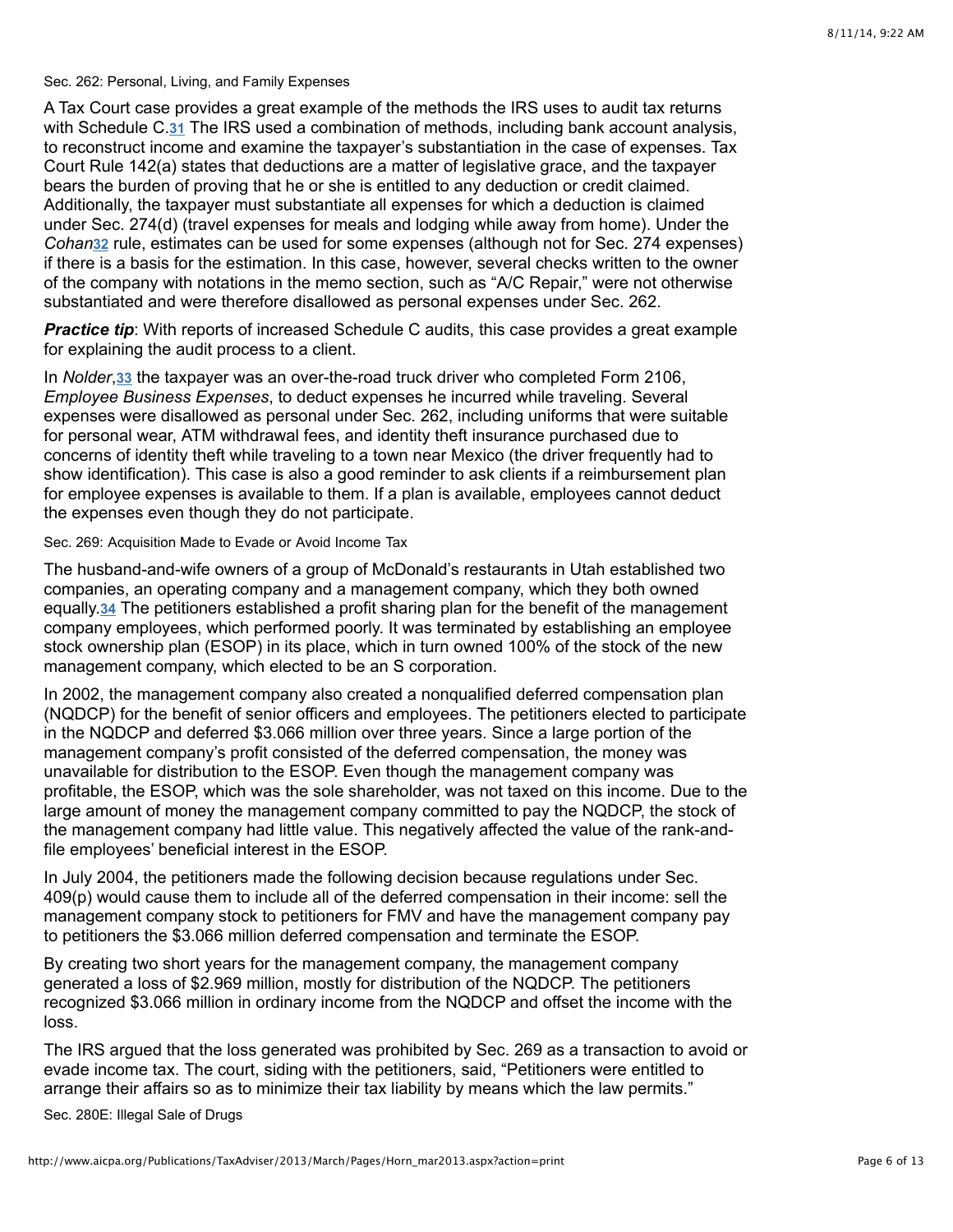A taxpayer was not allowed a deduction for cost of goods sold in connection with his medical marijuana business.35 The taxpayer argued that he was not trafficking in an illegal substance and was operating a caregiving business to indigent individuals in need of medical marijuana. The Tax Court held that the operation of his business still fell under Sec. 280E and, therefore, disallowed the deduction.

Sec. 469: Passive Activity Losses and Credits Limited

In Veriha[,](http://www.aicpa.org/Publications/TaxAdviser/2013/March/Pages/Horn_mar2013.aspx?action=print#fn_36) 36 the petitioner owned three companies: a trucking company (C corporation) and two equipment leasing companies (one operated as an S corporation and the other as a singlemember limited liability company (LLC)). The sole customer of the two leasing companies was the petitioner's trucking company. The petitioner's leasing companies had separate lease agreements with the trucking company for each piece of equipment leased from the respective company. For the year in question, one of the leasing companies realized overall net income, while the other company realized a net loss. The petitioner claimed that both the income and losses came from a passive activity and that all the tractors and trailers he owned as a whole should be considered a single "item of property." The court disagreed and stated that each tractor and trailer was an "item of property" of its own under Regs. Sec. 1.469-2(f)(6), which requires income from an item of property rented for use in a nonpassive activity to be treated as not from a passive activity. Therefore, the net income the S corporation generated was recharacterized as nonpassive income, and the net loss from the LLC leasing company continued to be characterized as passive (under the self-rental rule). The IRS did not object to the petitioner's netting the profitable leases with the unprofitable leases within the same company to determine the company's overall net income or loss from leasing activities.

In*Chambers*, 37 the Tax Court held that the petitioner was not a qualified real estate professional and therefore disallowed his losses from rental real estate. In addition, because his adjusted gross income for each year exceeded \$150,000, the petitioner was not entitled to deduct \$25,000 of losses from rental real estate activities under Sec. 469(i). The court did not uphold accuracy-related penalties because the petitioner had reasonable cause to believe he was a qualified real estate professional. The petitioner and spouse, who both worked full time in civilian positions for the U.S. Navy, owned one rental property directly. In addition, the petitioner owned 33% of an LLC that held four rental properties. Although the petitioner was unable to substantiate that he performed more than one-half of his personal services in real property trades or businesses in which he materially participated as required under Sec. 469(c) (7)(B)(i), his belief that he satisfied these requirements was reasonable.

Sec. 1001: Determination of Amount and Recognition of Gain or Loss

The Sixth Circuit affirmed the Tax Court's decision that a shareholder's transfer of floating rate notes to Optech Limited in exchange for a nonrecourse loan equal to 90% of the loan's FMV was a sale and not a loan because the taxpayer transferred the burdens and benefits of owning the notes.38 The taxpayer sold over \$1 million of low-basis stock in his company to an ESOP and then used the proceeds to purchase floating-rate notes in the face amount of \$1 million. He then transferred the notes to Optech in exchange for a payment of 90% of the value of the notes. The loan agreement gave Optech the right to receive dividends and interest on the notes. The court held that the transaction was similar to an option in which the taxpayer retained the right to sell the notes, to transfer the registration in his own name, and to keep all interest. The court also found that the taxpayer was not personally liable on the note because the loan was nonrecourse.

The IRS issued a letter ruling in which it concluded that a conveyance of a perpetual conservation easement in exchange for mitigation credits is a sale or exchange of property under Sec. 1001. **[39](http://www.aicpa.org/Publications/TaxAdviser/2013/March/Pages/Horn_mar2013.aspx?action=print#fn_39)**

Sec. 1031: Like-Kind Exchange

The IRS chief counsel concluded that federal income tax law, not state law, controls whether exchanged properties are of a like kind for Sec. 1031 purposes. **[40](http://www.aicpa.org/Publications/TaxAdviser/2013/March/Pages/Horn_mar2013.aspx?action=print#fn_40)**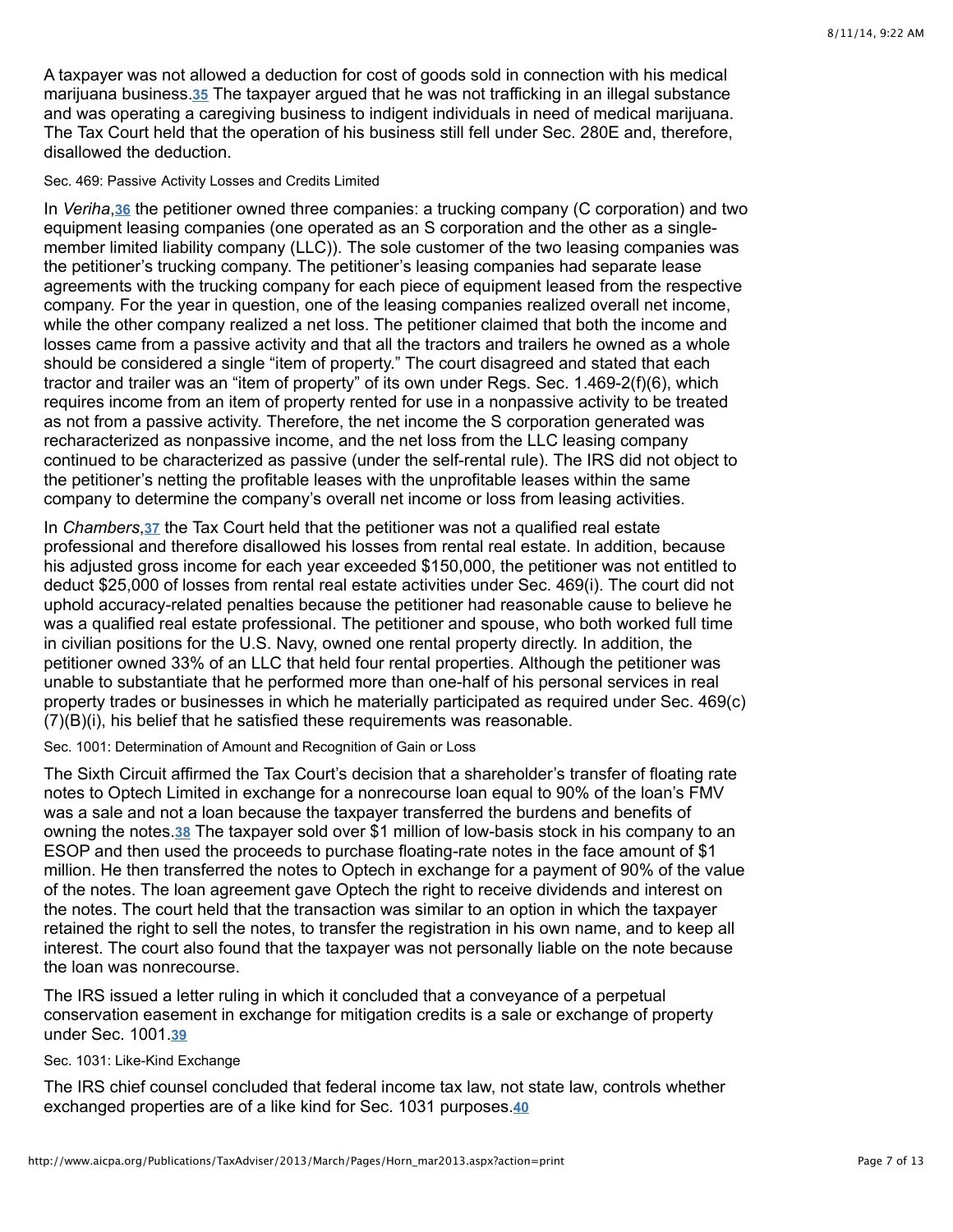The Tax Court found that a taxpayer failed to establish that he acquired like-kind property in exchange for three residential properties because the taxpayer's evidence was incomplete. **[41](http://www.aicpa.org/Publications/TaxAdviser/2013/March/Pages/Horn_mar2013.aspx?action=print#fn_41)**

#### Sec. 1033: Involuntary Conversions

In Notice 2012-62,42 the IRS provided a one-year extension of the four-year replacement period for certain livestock under Sec. 1033(e) to certain counties that experienced droughts.

Letter Ruling 20124000643 involved the involuntary conversion of a taxpayer's principal residence in a presidentially declared disaster. The taxpayer did not report the gain on his return. The IRS noted that under Regs. Sec.  $1.1033(a)-2(c)(2)$ , the taxpayer is treated as having elected to defer gain from the conversion because he did not report the gain on the return for the year in which the insurance proceeds were received. The IRS ruled that the taxpayer can file original and amended returns during the replacement period to notify the IRS of the acquisition of replacement property.

## Sec. 1221: Capital Asset Defined

The Tax Court rejected the taxpayers' claim that a residential property be allowed ordinary loss treatment because the property was not held for sale to customers in the ordinary course of their trade or business.**44** The court found that the taxpayers did not intend to occupy the property as their personal residence, but the property was never converted from residential to nonresidential property. Because the taxpayers' real estate sales lacked frequency, the court found the loss to be a capital loss.

In another case, the court found that income from the sales of real estate lots was ordinary incomeinstead of capital gain as the taxpayers claimed. **45** The court found that the taxpayers' actions were conducted in the ordinary course of a trade or business and not for investment purposes, even though one of the taxpayers was a day trader. The court found that the frequency, continuity, and substantiality of the sales of the lots were significant in comparison to the day-trader activities.

The Ninth Circuit affirmed a District Court's decision that a *qui tam* award is ordinary income and not capital gain[.](http://www.aicpa.org/Publications/TaxAdviser/2013/March/Pages/Horn_mar2013.aspx?action=print#fn_46) 46 A qui tam award is allowed under the False Claims Act[,](http://www.aicpa.org/Publications/TaxAdviser/2013/March/Pages/Horn_mar2013.aspx?action=print#fn_47) 47 which permits an individual to bring suit against a defendant that the individual knows has submitted a false claim to the United States. The Ninth Circuit found that the award did not qualify as a capital asset because the taxpayer did not invest capital in return for the right and there was no accretion in value over cost to any underlying asset.

# Secs. 1401 and 1402: Tax on Self-Employment Income

Compensation earned from performance of services as an employee is not self-employment income,<u>48</u> but compensation earned by a U.S. citizen employed by a foreign government in the United States is an exception to this general rule. In Weaver[,](http://www.aicpa.org/Publications/TaxAdviser/2013/March/Pages/Horn_mar2013.aspx?action=print#fn_49) 49 the taxpayer worked for the Consulate General of Canada in San Francisco. The court held that a payment to the taxpayer after a period of disability was severance pay subject to self-employment tax. The petitioner had reported the payment as "other income" not subject to self-employment tax that was paid on account of disability and therefore did not constitute wages. The consulate had characterized the payment as severance and calculated the payment based on the petitioner's length of service and salary. The court agreed with the IRS that the payment was subject to self-employment tax since severance pay is a form of compensation for services. **[50](http://www.aicpa.org/Publications/TaxAdviser/2013/March/Pages/Horn_mar2013.aspx?action=print#fn_50)**

In another case, the taxpayer was an employee of the International Monetary Fund (IMF). **[51](http://www.aicpa.org/Publications/TaxAdviser/2013/March/Pages/Horn_mar2013.aspx?action=print#fn_51)** U.S. citizen employees of the IMF are subject to self-employment tax on that compensation as no payroll taxes are withheld. The taxpayer did not self-assess the self-employment taxes, but the court relieved the taxpayer of the penalties: The accuracy-related penalty does not apply to any portion of an underpayment if there was reasonable cause for, and the taxpayer acted in good faith with respect to, that portion of the underpayment[.](http://www.aicpa.org/Publications/TaxAdviser/2013/March/Pages/Horn_mar2013.aspx?action=print#fn_52)52 (This is reminiscent of Treasury Secretary Timothy Geithner who worked at the IMF and was not subject to penalties when he mistakenly did not pay self-employment taxes.)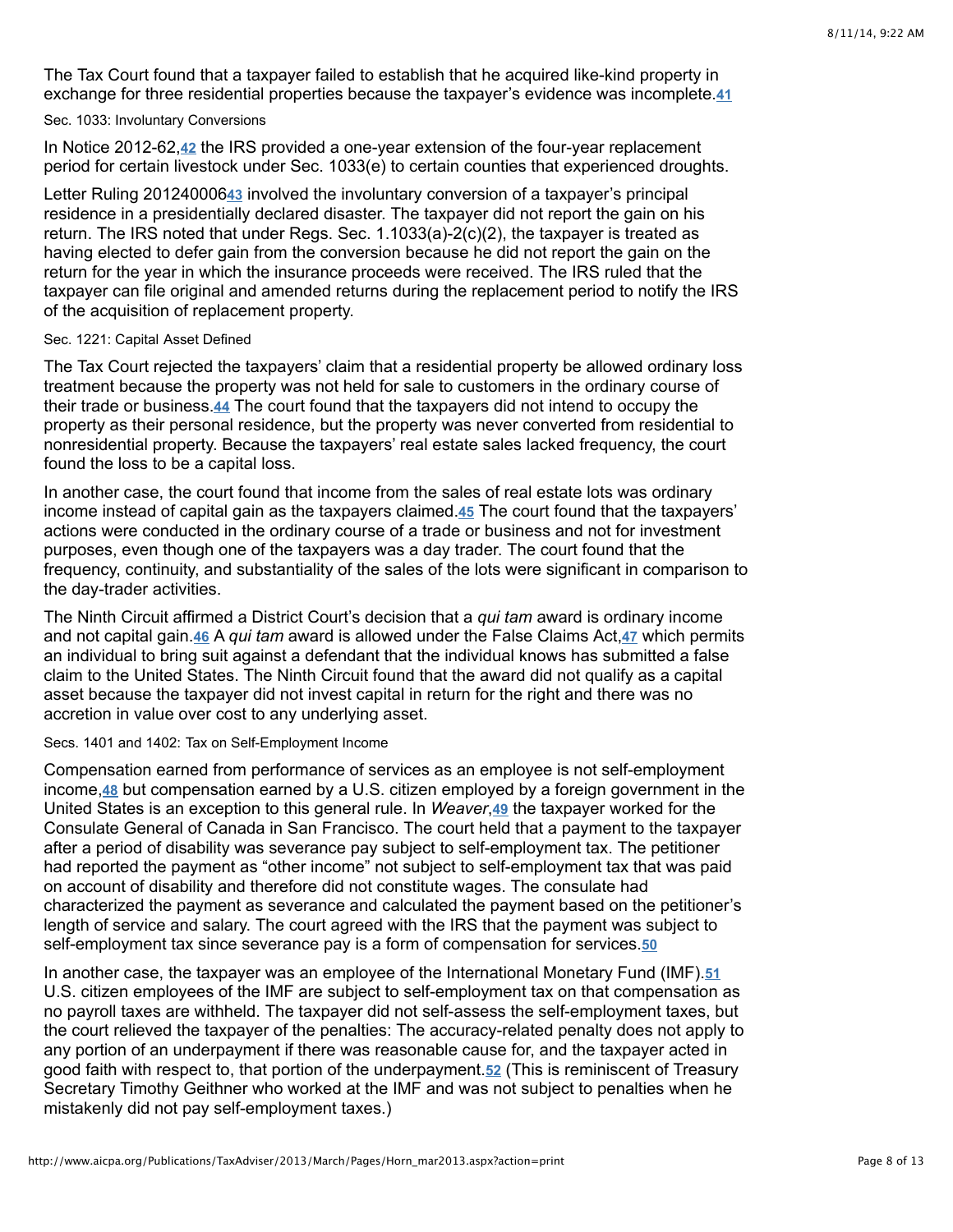In an IRS Information Letter,53 the IRS responded to a taxpayer's question about its position on whether self-employment tax applies to rental payments for farmland by explaining that, although rental payments are normally exempt from the tax, rentals of farmland for agricultural purposes where the farmer materially participates are not exempt. Several years ago, the Eighth Circuit had issued a decision<sup>54</sup> holding that these payments were not subject to the tax, but the IRS issued a nonacquiescence to that decision.**55** In the information letter, the IRS reiterated its intent to continue to litigate the issue in cases outside the Eighth Circuit and explained that its interpretation of the exception in Sec. 1402(a)(1) best promotes Congress's intent that farmers who work for a living have their incomes replaced through coverage under the Social Security system.

The Tax Court held that a trustee should be treated the same as a director and a director is not an employee: The trustee is self-employed and therefore liable for his or her own Social Security and Medicare taxes. **[56](http://www.aicpa.org/Publications/TaxAdviser/2013/March/Pages/Horn_mar2013.aspx?action=print#fn_56)**

## Sec. 3101: Employment Taxes on Employees

The Sixth Circuit ruled in Quality Stores, Inc[.](http://www.aicpa.org/Publications/TaxAdviser/2013/March/Pages/Horn_mar2013.aspx?action=print#fn_57)57 that severance payments paid to terminated employees as a direct result of a workforce reduction are not subject to FICA tax. In an article discussing the *Quality Stores* decision, Laura Saunders in her *Wall Street Journal* Tax Report of Oct. 27, 2012, suggests: "If the company didn't file a refund claim for FICA taxes but the employee believes she is entitled to one, then often she can file IRS Form 843 [*Claim for Refund and Request for Abatement*] to make her own claim, according to an IRS spokesman. But the worker must make the claim during the statute of limitations period, which is usually three years after the April 15 due date following the year the severance was received."**58** The Sixth Circuit's decision conflicts with the Federal Circuit's 2008 decision in *CSX Corp.* **[59](http://www.aicpa.org/Publications/TaxAdviser/2013/March/Pages/Horn_mar2013.aspx?action=print#fn_59)**

A U.S. district court held that money an individual received to settle an age discrimination lawsuit constituted wages subject to FICA tax withholding because the individual failed to prove otherwise. **[60](http://www.aicpa.org/Publications/TaxAdviser/2013/March/Pages/Horn_mar2013.aspx?action=print#fn_60)**

The Tax Court, sustaining penalties and additions to tax, held that a company was liable for employment taxes on wages paid to masons and laborers the company argued were independent contractors, finding that the requirements for relief under Section 530 of the Revenue Act of 197861 were not satisfied because the company did not file Forms 1099-MISC treating the laborers as independent contractors.<sup>62</sup> In addition, the court concluded that the masons and laborers were the company's employees, basing its decision on common law principles. **[63](http://www.aicpa.org/Publications/TaxAdviser/2013/March/Pages/Horn_mar2013.aspx?action=print#fn_63)**

#### Sec. 3121: Employment Taxes

In Rev. Rul. 2012-18,64 the IRS issued guidance updating guidelines regarding FICA taxes imposed on tips and the procedures for notice and demand for those taxes under Sec. 3121(q) when employees failed to report or underreported tips to the employer. (The guidelines, in question-and-answer format, modify and supersede guidance originally published in January 1995.[65](http://www.aicpa.org/Publications/TaxAdviser/2013/March/Pages/Horn_mar2013.aspx?action=print#fn_65)) The new guidelines were supposed to be effective immediately when they were issued, but because the tip vs. service charge rules may require businesses to change their automated or manual reporting systems to comply, the IRS announced that its examiners were being instructed, in limited circumstances, to apply the rules prospectively to amounts paid on or after Jan[.](http://www.aicpa.org/Publications/TaxAdviser/2013/March/Pages/Horn_mar2013.aspx?action=print#fn_66) 1, 2013.66 These deadlines were delayed further, so they will now apply to amounts paid on or after Jan. 1, 2014. **[67](http://www.aicpa.org/Publications/TaxAdviser/2013/March/Pages/Horn_mar2013.aspx?action=print#fn_67)**

Sec. 6013: Joint Returns of Income Tax by Husband and Wife

A district court denied a taxpayer's duress defense to joint and several liability for a joint return she claimed she signed while medicated and her husband "threatened to tear apart the family.["](http://www.aicpa.org/Publications/TaxAdviser/2013/March/Pages/Horn_mar2013.aspx?action=print#fn_68)**68** The denial was based on discovery that showed the spouses remained married while living apart for 12 years before filing the joint return. Therefore, although the court believed the wife's claims that she had been subjected to emotional abuse through most of her marriage, by the time she signed the return at issue, she was no longer under duress. The wife also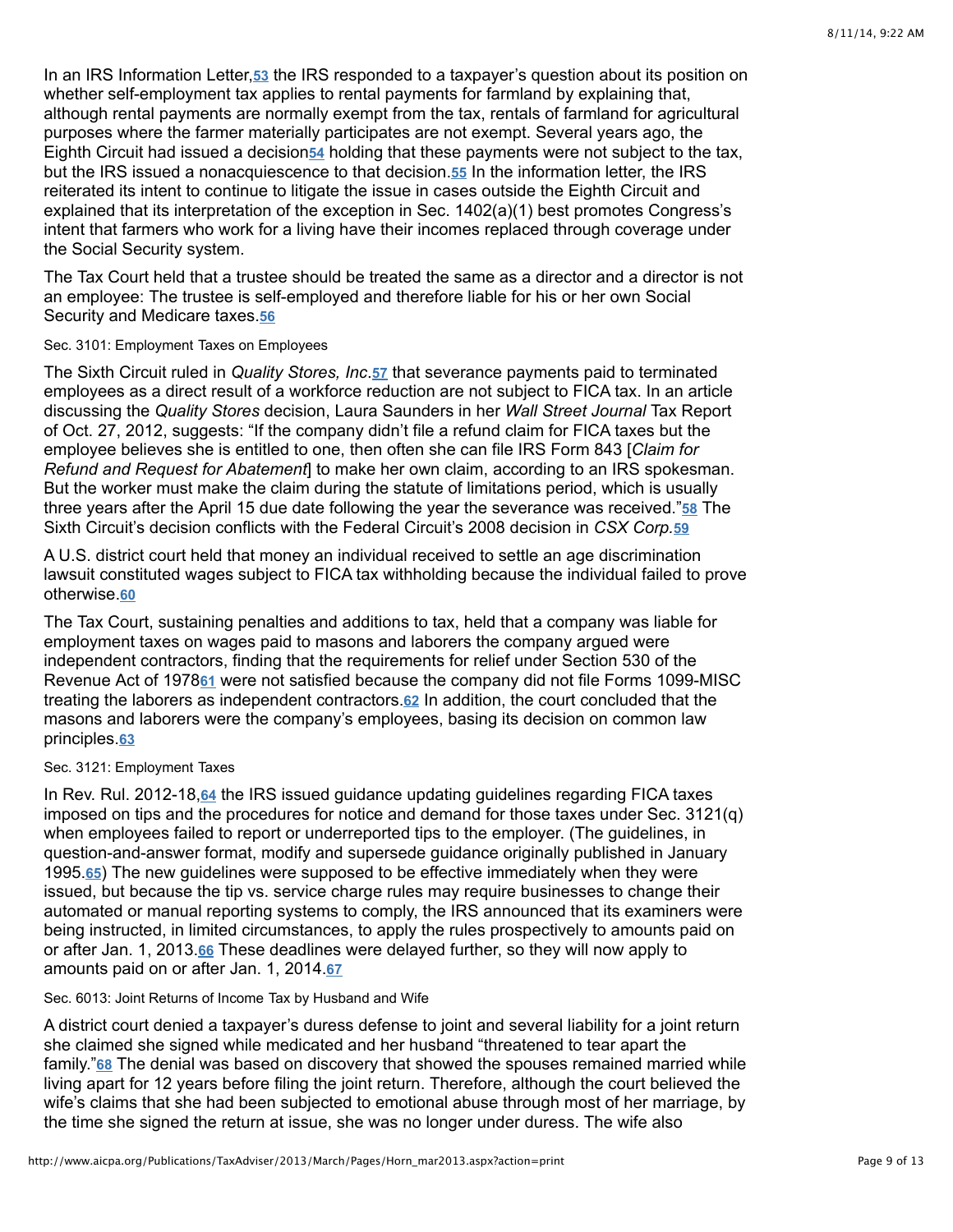admitted she had signed the return believing the husband would pay the income tax liability.

Sec. 6015: Relief From Joint and Several Liability on Joint Return

The Tax Court denied a retired engineer relief under Secs. 6015(b), (c), and (f). The taxpayer claimed that the taxable IRA withdrawals he made should not be taxable to him because he made them to comply with a Colorado court's order to pay spousal and child support.<sup>69</sup> He also claimed that the capital gain on stock he sold to pay his ex-wife should be attributed to his ex-wife. The taxpayer's most interesting claim was that, because he faced jail time if he did not make the court-ordered payments, he was a victim of abuse, which he claimed made him eligible for innocent spouse relief. The court did provide relief for the delinquency caused by the ex-wife's unreported interest income of \$37.

# Sec. 6673: Sanctions and Costs Awarded by Courts

In the Ninth Circuit, a taxpayer was found liable for tax and penalties under Secs. 6651(a)(1) and (2) and 6654 for the 2006 tax year and sanctioned for making frivolous arguments under Sec[.](http://www.aicpa.org/Publications/TaxAdviser/2013/March/Pages/Horn_mar2013.aspx?action=print#fn_70) 6673, affirming a Tax Court bench decision.**70** The taxpayer, an employee of SkyWest Airlines Inc. (SkyWest) for 2006, earned \$78,758 in wage income reported on Form W-2, *Wage and Tax Statement*, from the airline. Additionally, the taxpayer realized capital gain income of \$29,079, as reported on a Form 1099-B, *Proceeds From Broker and Barter Exchange Transactions*. Nonetheless, for that year, the taxpayer filed a tax return reporting zero wages and no capital gains, arguing that he was entitled to exclude his income under Sec. 83. The taxpayer claimed that he had basis in his labor, which he traded to SkyWest for compensation of an equal value. As a result, the taxpayer asserted that under Sec. 83(a), "the value of his labor is excluded from gross income." Additionally, the taxpayer argued that his wage income did not qualify as wages under Sec. 3401(a) and Sec. 3401(b) and that he was not an employee under Sec. 3401(c).

The Tax Court found that the taxpayer's arguments were the result of a misguided reading of the Code and that the taxpayer constructed arguments based on portions of the Code and regulations that did not apply to him. Based upon these actions, the court upheld the assessment of tax and penalties under Secs. 6651 and 6654 and imposed sanctions for making a frivolous argument under Sec. 6673. The taxpayer's "actions reflect an appalling lack of competent research and analysis and suggest that he was motivated by goals that are simply not consistent with a good-faith attempt to comply with the obligations imposed on taxpayers by the federal tax system."

# Sec. 6702: Frivolous Tax Submissions

In October 2012, a district court upheld the IRS's attempt to collect unpaid federal income taxes and penalties against an individual for late filing, failure to pay, and failure to pay estimated tax penalties under Sec[.](http://www.aicpa.org/Publications/TaxAdviser/2013/March/Pages/Horn_mar2013.aspx?action=print#fn_71) 6702.71 Before tax year 2000, the taxpayer filed tax returns and paid tax. In 2000, the taxpayer began filing "zero" tax returns and failed to report complete and accurate information until 2009. Additionally, he requested a refund for the 1999 tax year, claiming that the taxes he paid were illegal.

When the taxpayer did not receive a refund and instead was assessed a frivolous return penalty, he met with an IRS settlement officer and said he would pay in full if the officer could produce the Code section that required him to pay the tax. The taxpayer believed that he had no duty to pay and requested that his employer not withhold any tax for the years in question. In 2009, he began reporting income and expenses properly. The court found that the "zero" returns filed for the years at issue were frivolous and proved that the taxpayer did not make honest and reasonable attempts to comply with the law or exercise ordinary business care and prudence in filing his tax returns and paying the tax.

# *Footnotes*

*Massachusetts v. United States Dep't of Health and Human Servs*., 698 F. Supp. 2d 234 (1st [1](http://www.aicpa.org/Publications/TaxAdviser/2013/March/Pages/Horn_mar2013.aspx?action=print#fnref_1)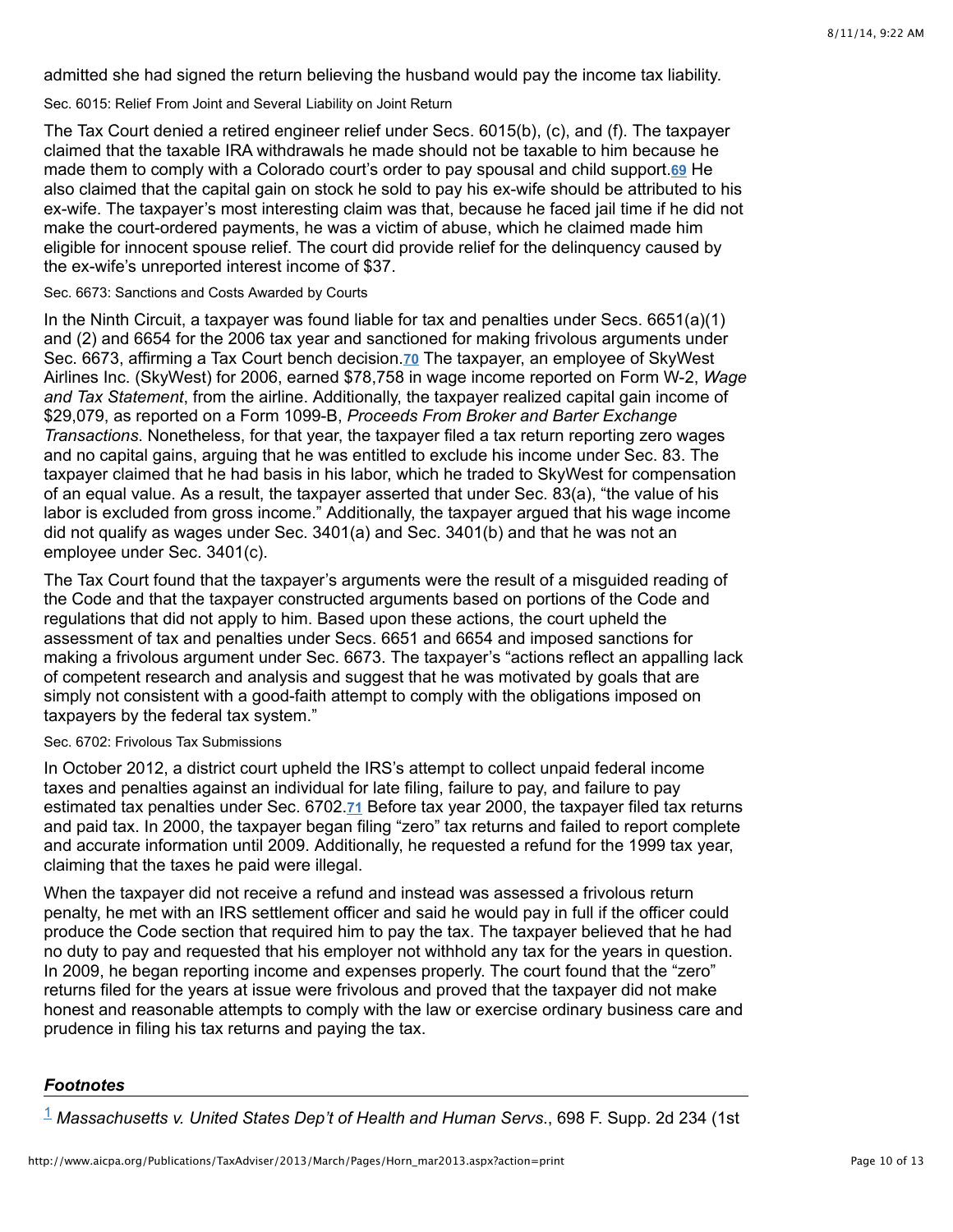Cir. 2012); *Windsor*, No. 12-2335-cv(L) (2d Cir. 10/18/12), *cert*. granted, Sup. Ct. Dkt. 12-307 (U.S. 12/7/12).

- *Carlebach*, 139 T.C. No. 1 (2012).
- <sup>[3](http://www.aicpa.org/Publications/TaxAdviser/2013/March/Pages/Horn_mar2013.aspx?action=print#fnref_3)</sup> Notice 2012-12, 2012-6 I.R.B. 365.
- Added by Section 112(a) of Victims of Trafficking and Violence Protection Act of 2000, P.L. 106-386.
- *Blackwood*, T.C. Memo. 2012-190.
- *Driscoll*, 669 F.3d 1309 (11th Cir.), *cert*. denied, Sup. Ct. Dkt. 12-153 (U.S. 10/1/12).
- <sup>[7](http://www.aicpa.org/Publications/TaxAdviser/2013/March/Pages/Horn_mar2013.aspx?action=print#fnref_7)</sup> Shepherd, T.C. Memo. 2012-212.
- $\frac{8}{1}$  $\frac{8}{1}$  $\frac{8}{1}$  Rev. Rul. 2012-14, 2012-24 I.R.B. 1012.
- $\frac{9}{2}$  $\frac{9}{2}$  $\frac{9}{2}$  Rev. Rul. 92-53, 1992-2 C.B. 48.
- IRS Letter Ruling 201228023 (7/13/12).
- *Newell*, T.C. Summ. 2012-57.
- <sup>[12](http://www.aicpa.org/Publications/TaxAdviser/2013/March/Pages/Horn_mar2013.aspx?action=print#fnref_12)</sup> REG-137589-07.
- Notice 2007-47, 2007-1 C.B. 1393.
- *DeLima*, T.C. Memo. 2012-291.
- *Abarca*, T.C. Memo. 2012-245.
- *Chrush*, T.C. Memo. 2012-299.
- CCA 201213022 (3/30/12).
- Ambrose, No. 11-64T (Fed Cl. 8/3/12).
- $\frac{19}{18}$  $\frac{19}{18}$  $\frac{19}{18}$  IRS Letter Ruling 201240007 (10/5/12).
- *Bentley*, T.C. Memo. 2012-294.
- <sup>[21](http://www.aicpa.org/Publications/TaxAdviser/2013/March/Pages/Horn_mar2013.aspx?action=print#fnref_21)</sup> Quinn, T.C. Memo. 2012-178.
- Mohamed, T.C. Memo. 2012-152.
- *Scheidelman*, 682 F.3d 189 (2d Cir. 2012).
- *Trout Ranch LLC*, No. 11-9006 (10th Cir. 8/16/12).
- <sup>[25](http://www.aicpa.org/Publications/TaxAdviser/2013/March/Pages/Horn_mar2013.aspx?action=print#fnref_25)</sup> CCA 201234024 (8/24/12).
- <sup>[26](http://www.aicpa.org/Publications/TaxAdviser/2013/March/Pages/Horn_mar2013.aspx?action=print#fnref_26)</sup> Rev. Rul. 67-51, 1967-1 C.B. 68.
- *Parks*, T.C. Summ. 2012-105.
- *Cheng*, T.C. Summ. 2012-102.
- *Doolittle*, T.C. Summ. 2012-103.
- *Larievy*, T.C. Memo. 2012-247.
- *Onyekwena*, T.C. Summ. 2012-37.
- *Cohan*, 39 F.2d 540 (2d Cir. 1930).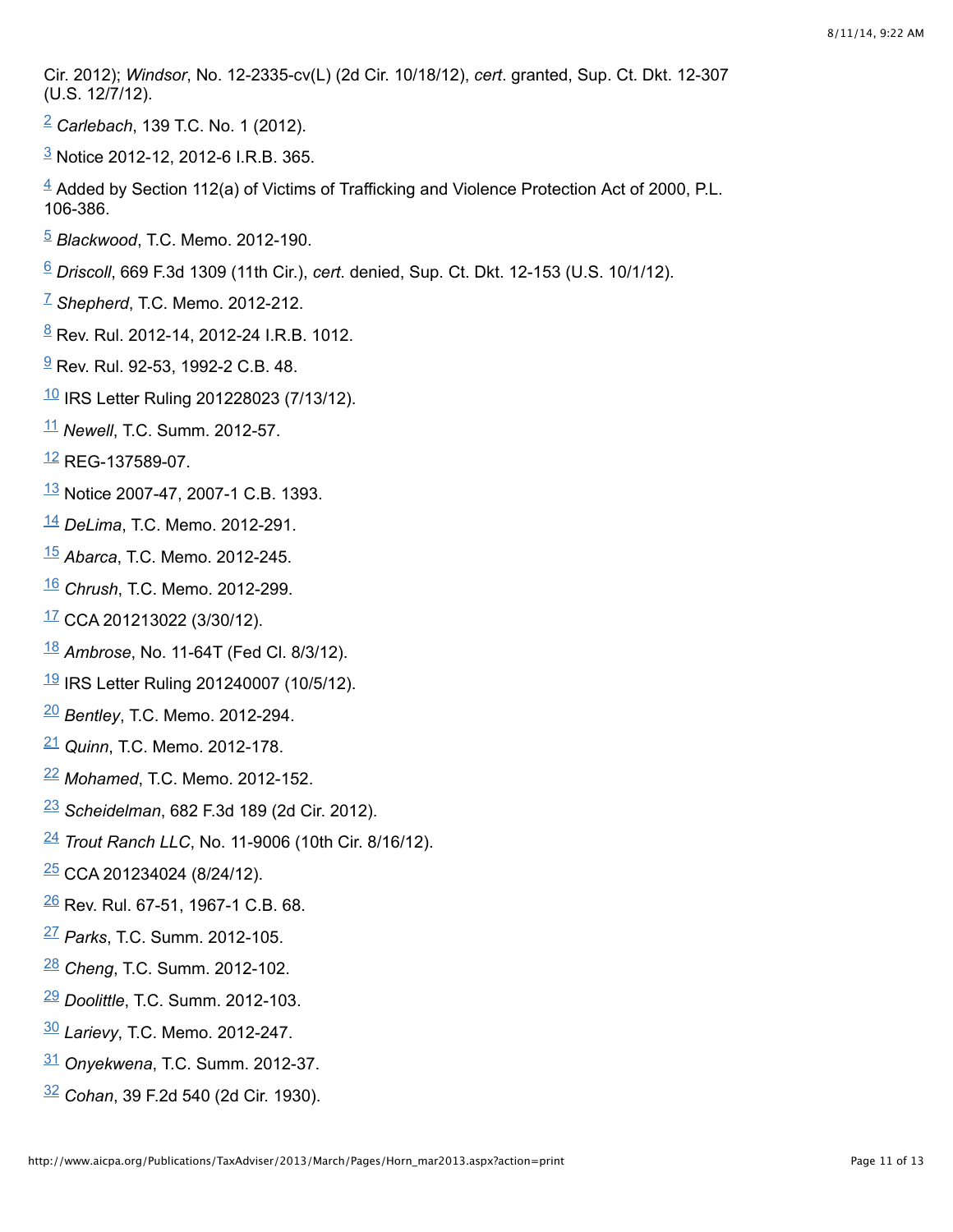- *Nolder*, T.C. Summ. 2012-50.
- *Love*, T.C. Memo. 2012-166.
- *Olive*, 139 T.C. No. 2.
- *Veriha*, T.C. Memo. 2012-139.
- *Chambers*, T.C. Summ. 2012-91.
- *Sollberger*, No. 11-71883 (9th Cir. 8/16/12).
- $\frac{39}{18}$  $\frac{39}{18}$  $\frac{39}{18}$  IRS Letter Ruling 201222004 (6/1/12).
- <sup>[40](http://www.aicpa.org/Publications/TaxAdviser/2013/March/Pages/Horn_mar2013.aspx?action=print#fnref_40)</sup> CCA 201238027 (9/21/12).
- *Zurn*, T.C. Memo. 2012-132.
- Notice 2012-62, 2012-42 I.R.B. 489.
- $\frac{43}{18}$  $\frac{43}{18}$  $\frac{43}{18}$  IRS Letter Ruling 201240006 (10/5/12).
- *Bennett*, T.C. Memo. 2012-193.
- *Flood*, T.C. Memo. 2012-243.
- *Alderson*, No. 10-56007 (9th Cir. 7/18/12).
- <sup>[47](http://www.aicpa.org/Publications/TaxAdviser/2013/March/Pages/Horn_mar2013.aspx?action=print#fnref_47)</sup> False Claims Act, 31 U.S.C. §§3729–3733.
- $\frac{48}{18}$  $\frac{48}{18}$  $\frac{48}{18}$  Secs. 1402(a) and (c)(2).
- *Weaver*, T.C. Summ. 2012-52.
- <sup>[50](http://www.aicpa.org/Publications/TaxAdviser/2013/March/Pages/Horn_mar2013.aspx?action=print#fnref_50)</sup> Regs. Sec. 1.61-2(a)(1).
- *Chien*, T.C. Memo. 2012-277.

 Sec. 6664(c)(1). In determining whether the taxpayer acted with reasonable cause and in good faith, the guidance in Regs. Sec. 1.6664-4(b)(1) is applicable.

- $\frac{53}{18}$  $\frac{53}{18}$  $\frac{53}{18}$  IRS Information Letter 2012-0035 (6/29/12).
- *McNamara*, 236 F.3d 410 (8th Cir. 2000).
- AOD-2003-03 (10/22/03).
- *Blodgett*, T.C. Memo. 2012-298.
- *Quality Stores, Inc.*, No. 10-1563 (6th Cir. 9/7/12), reh'g denied (1/4/13).
- Saunders, "When Severance Pay Is Subject to Payroll Tax," *Wall Street Journal*, p. B9 (Oct. 27, 2012).
- *CSX Corp*., 518 F.3d 1328 (Fed. Cir. 2008).
- *Gerstenbluth v. Credit Suisse Securities (USA) LLC*, No. 2:11-cv-02525 (JS) (GRB) (E.D.N.Y. 9/28/12).
- Revenue Act of 1978, P.L. 95-600.
- *Atlantic Coast Masonry Inc.*, T.C. Memo. 2012-23.
- ld at \*13, citing Secs. 3121(d)(2) and 3306(i) and *Weber*, 103 T.C. 378 (1994), aff'd per curiam, 60 F.3d 1104 (4th Cir. 1995).